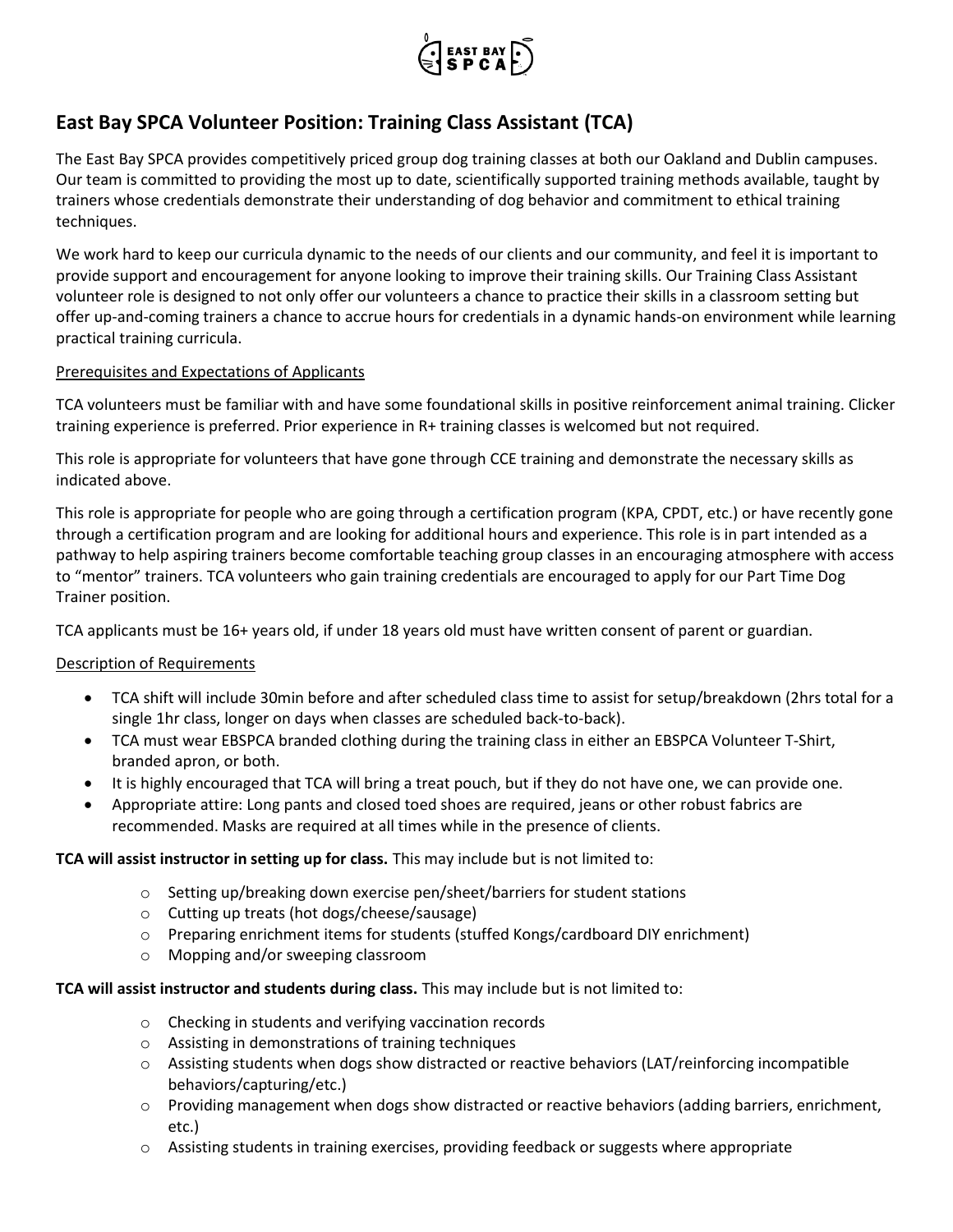

 $\circ$  Retrieving any necessary materials not already in classroom as needed (towels, cleaning supplies, toys, high value reinforcers, walking equipment, etc.)

## **Pathway**

- Fill out our volunteer application (located on the bottom of the volunteer [webpage\)](https://eastbayspca.org/get-involved/volunteer/become-a-volunteer/).
- Complete the online New Volunteer Info Session (2 hours).
- Attend an in-person Volunteer Orientation (1 hour).
- Apply for the TCA position via a Microsoft Form. *You can request an application link from the Volunteer Manager at the in-person orientation.*
- A member of the Behavior and Training team will schedule and conduct a brief interview with the candidate and go over their mechanical skills and comfort level with various behaviors.
	- $\circ$  If desired, a shadow shift will be scheduled so that the potential TCA can see a class in action.
	- o If the volunteer needs more hands-on skills prior to assisting in a class, they can schedule some "shadow shifts" with either a B&T staff member or an experienced Orange Collar volunteer to practice specific skills such as reading body language, LAT, capturing, and clicker mechanics. B&T staff member can also provide practical training resources such as example videos to practice their skills outside the shelter if applicable.
- Once the Behavior and Training team signs off on the volunteer, they will notify the Volunteer Manager.
- TCA Volunteer will be asked to complete an online training. This training will act as an onboarding training for any applicants who are not currently volunteers with the organization.
- Prior to assisting in their first class, the B&T team will schedule a 30-60 minute training to give new TCAs a walk through of the facility and go over responsibilities and procedures.
- TCAs will be notified via email when new classes are scheduled that need assistants and will be able to sign up online via Trello.
- The Behavior and Training team will notify the Class Instructor about the volunteer's schedule and include any relevant information about their needs or experience.
- TCA volunteers must begin with assisting in an entry level class, either Puppy Stars OR Skill Builders. After completing one or both of these classes as an assistant, they can request level 2 or specialty classes, approval at their trainer mentor's discretion.

TCAs will be eligible for other training in other shelter opportunities such as our Orange Collar program (Canine BMOD volunteers) as well as providing services through our Behavior Helpline. Volunteers can contact Volunteer Services to learn more about these opportunities as desired.

## **Commitment**

When scheduling a TCA shift to assist in a specific class, we ask that TCA volunteers commit to a full 6-week course. If the TCA volunteer needs to skip a class during the 6 weeks, **B&T staff must be notified before the course begins**. If an emergency conflict arises, TCA volunteer should notify the Behavior and Training department as soon as possible, either by BOTH emailing [training@eastbayspca.org](mailto:training@eastbayspca.org) and leaving a message at (510) 563-4624 so that we can schedule a replacement assistant. If you are open to being called as a backup, please let B&T staff know during your initial scheduling.

## Volunteer Expectations:

Volunteers are expected to be on time for shifts. Volunteers are expected to be courteous and polite to our clients. We hope our TCAs will be ambassadors for our brand and help to convey the enthusiasm we have for helping our clients better understand and communicate with their dogs. If a TCA is not sure how to answer a client question, they will refer the client to their trainer mentor. If a TCA ever has a question about techniques, methodologies, how to approach clients on certain topics, or how to address specific behaviors, we encourage them to speak with their trainer or a member of the Behavior and Training Staff directly.

## Staff/Trainer Expectations: